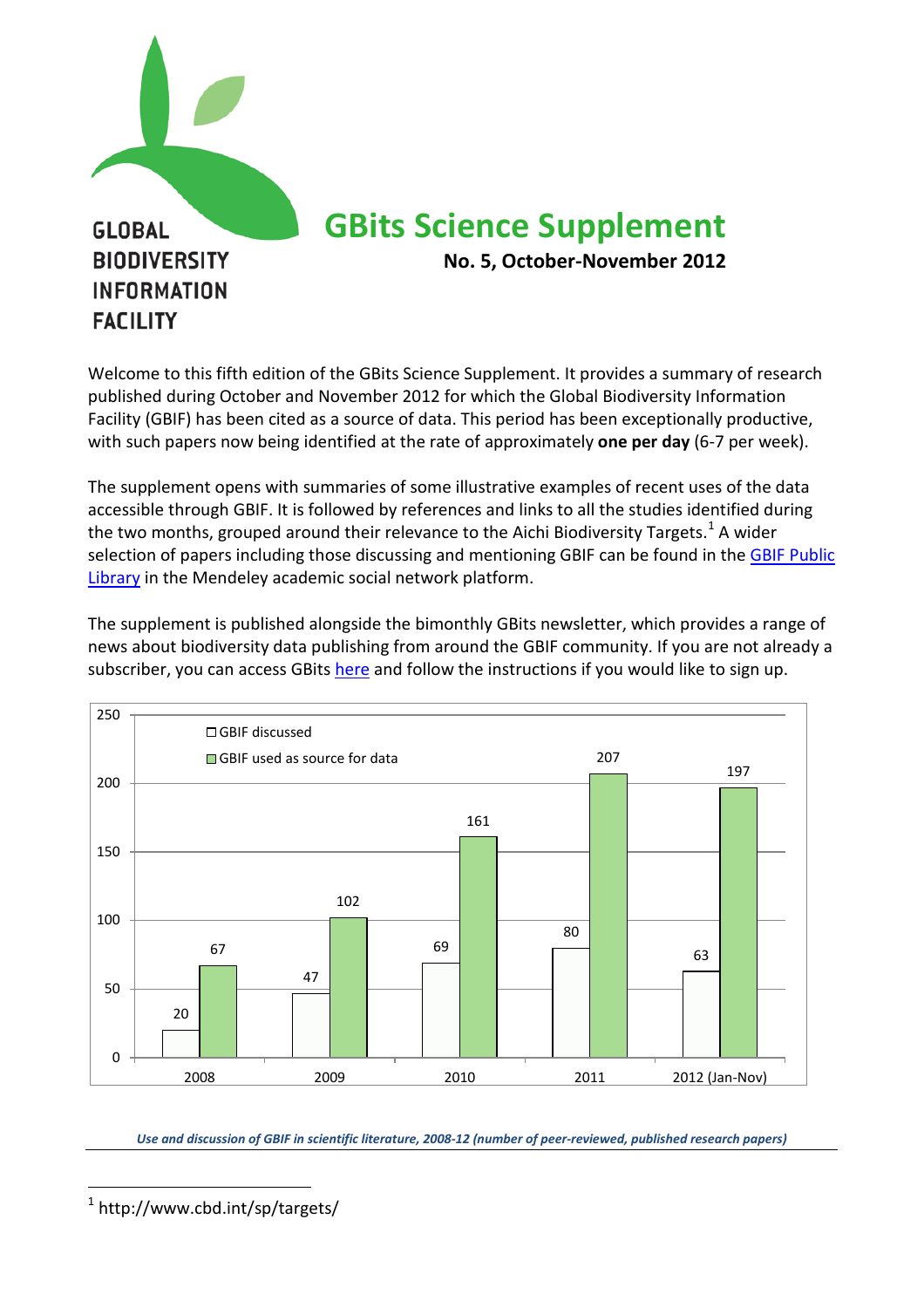# **Threatened species and protected areas**

#### **PRIORITIES FOR PROTECTING PLANT SPECIES DIVERSITY IN SOUTH AMERICA**

**Example:** Ramirez-Villegas, J., Jarvis, A. & Touval, J., 2012. Analysis of threats to South American flora and its implications for conservation. *Journal for Nature Conservation*. Available at: <http://linkinghub.elsevier.com/retrieve/pii/S1617138112000830>

**Summary:** In this study, researchers from Colombia, the United Kingdom and United States used a large volume of data published through GBIF to identify critical areas for conservation of plant diversity across South America. The team analysed records of more than half a million GBIFmediated records of 16,000 plant species, and developed a map showing 'virtual parks' where a large number of threatened and locally-unique species occurred within a 100km area. These were found to correspond well with real, existing protected areas – by prioritizing 24 protected areas, the researchers argue, up to 70 per cent of South American plant diversity will be conserved. They also reveal gaps in existing coverage, suggesting new measures to conserve 200 plant species not currently included in any protected area. Critical areas to monitor, expand and strengthen are mainly located in the Ecuadorian and Colombian Andes, southern Paraguay, the Guyana shield, southern Brazil, and Bolivia. The lead author of the study said the analysis would not have been possible without the ability to access occurrence data through GBIF.

# **Agriculture and food security**

#### **ADAPTING AGRICULTURE TO FUTURE CLIMATE CONDITIONS: THE DATE PALM**

**Example:** Shabani, F., Kumar, L. & Taylor, S., 2012. Climate Change Impacts on the Future Distribution of Date Palms: A Modeling Exercise Using CLIMEX V. Magar, ed. PLoS ONE, 7(10), p.e48021. Available at:<http://dx.plos.org/10.1371/journal.pone.0048021>

**Summary:** This research by a team from Australia used data accessed through GBIF to model changes in the areas likely to be suitable for cultivating date palms (*Phoenix dactylifera),* according to various future scenarios of climate change. After filtering from a total of 583 records for the species, 163 occurrence locations downloaded via GBIF were supplemented with 49 records from literature review to model the potential distribution of the date palm, based on current and projected future conditions of temperature and moisture. The results suggested that many parts of North Africa currently suited to date palm cultivation will become unsuitable by 2100. By 2070, Saudi Arabia, Iraq and western Iran are projected to become less suitable. On the other hand, some areas such as southeastern Bolivia and northern Venezuela will be more suitable for growing date palms. The authors suggest such projections can inform strategic planning by identifying new areas in which to cultivate this economically-important crop in future, and areas that will need attention due to reduced suitability compared with current agricultural practices.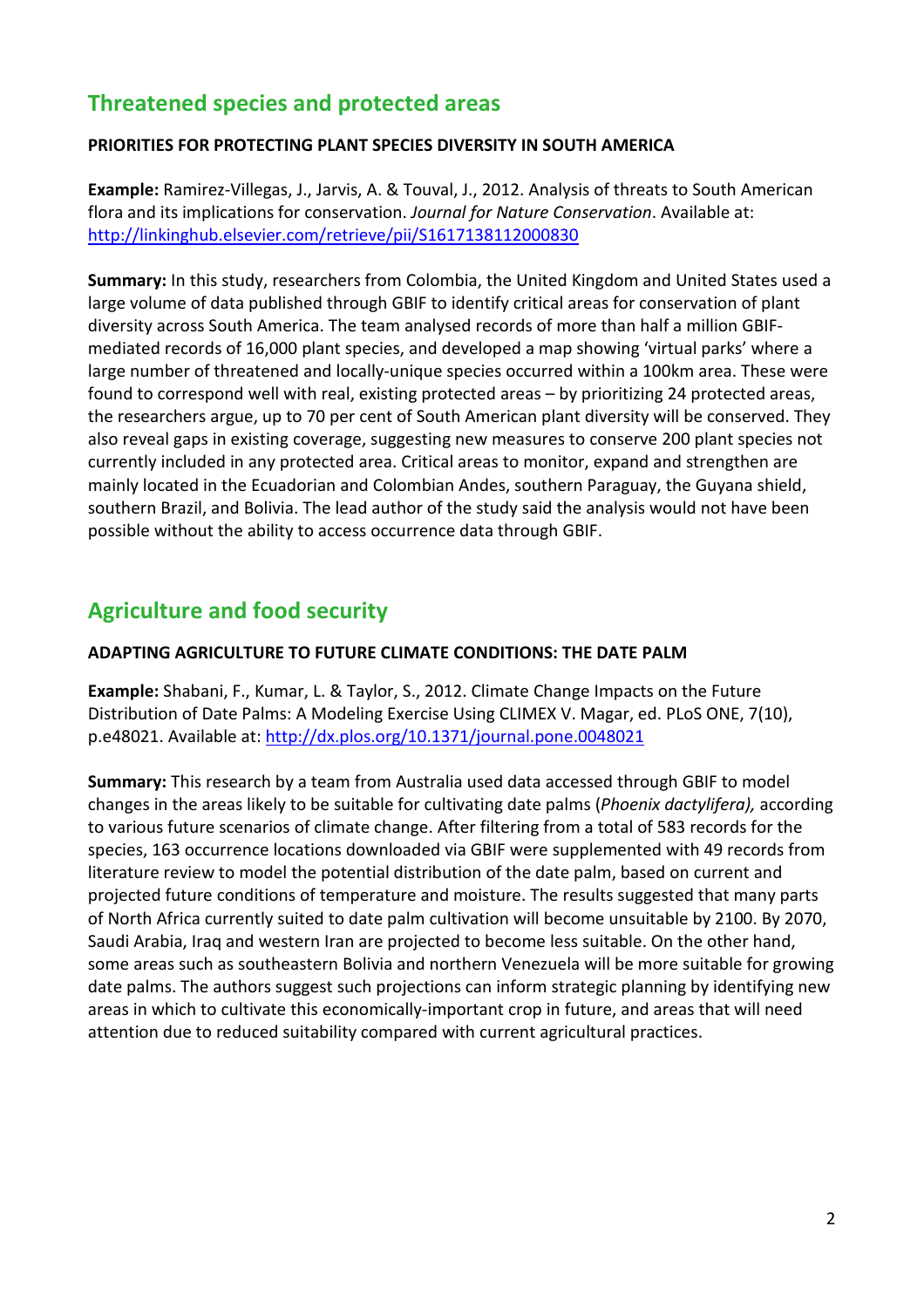#### C**ONSERVING GENETIC DIVERSITY OF FOOD CROPS IN WEST AFRICA**

**Example**: Idohou, R. et al., 2012. National inventory and prioritization of crop wild relatives: case study for Benin. *Genetic Resources and Crop Evolution*. Available at: <http://www.springerlink.com/index/10.1007/s10722-012-9923-6>

**Summary:** This study by a team from Benin, China and the United Kingdom aimed to draw up a list of priority plants to conserve in Benin, based on their importance as wild relatives of the crops used by local people for food, livestock fodder, medicines and other purposes. An inventory of crop wild relatives (CWR) was compiled using a variety of sources, including records from major herbaria and gene banks worldwide, accessed online through GBIF. Using a series of criteria to rank their importance, the study identified 20 priority crop wild relatives for active conservation.

# **Human health**

#### **MODELLING DISTRIBUTIONS OF DISEASE-CARRYING ORGANISMS**

**Examples:** Fuller, D.O. et al., 2012. Near-present and future distribution of Anopheles albimanus in Mesoamerica and the Caribbean Basin modeled with climate and topographic data. *International Journal of Health Geographics*, 11, p.13. Available at: [http://www.pubmedcentral.nih.gov/articlerender.fcgi?artid=3416578&tool=pmcentrez&renderty](http://www.pubmedcentral.nih.gov/articlerender.fcgi?artid=3416578&tool=pmcentrez&rendertype=abstract) [pe=abstract.](http://www.pubmedcentral.nih.gov/articlerender.fcgi?artid=3416578&tool=pmcentrez&rendertype=abstract)

Foley, D.H. et al., 2012. SandflyMap: leveraging spatial data on sand fly vector distribution for disease risk assessments. *Geospatial Health*, 6(3), pp.S25–30. Available at: <http://www.ncbi.nlm.nih.gov/pubmed/23032280>

**Summary:** The first of these studies by a team from the United States and Colombia looked at the projected spread of a major malaria-carrying mosquito in Mesoamerica and the Caribbean Basin. It used more than 300 records showing locations where the mosquito was present, obtained through GBIF itself and a GBIF-funded project, Mosquito Map [\(www.mosquitomap.org\)](http://www.mosquitomap.org/), as well as published data from mosquito surveys in Colombia. These points were combined with climate and topographical data to generate a model showing probability of the presence of the mosquito, under 'near present' (1950-2000) and future climate conditions, across the whole region. The major conclusion was that while the mosquito is unlikely to spread much further to the north or south, it is likely to invade high-altitude regions above 2,000 metres, putting many more people at risk of malaria in Mesoamerica and the Caribbean Basin by 2080.

The second study introduces SandflyMap, a new service arising from the GBIF-funded MosquitoMap project. It aims to map distributions of sand flies, associated with the spread of leishmaniasis disease. The purpose is to provide information for medical entomologists, disease control workers, public health officials and health planners. The authors encourage researchers to submit data on the occurrence of sand flies, which will also be deposited with GBIF. The study notes that few records of sand fly species relevant to disease are currently accessible via GBIF, and the authors hope that submission of collection data through SandflyMap will help remedy this situation.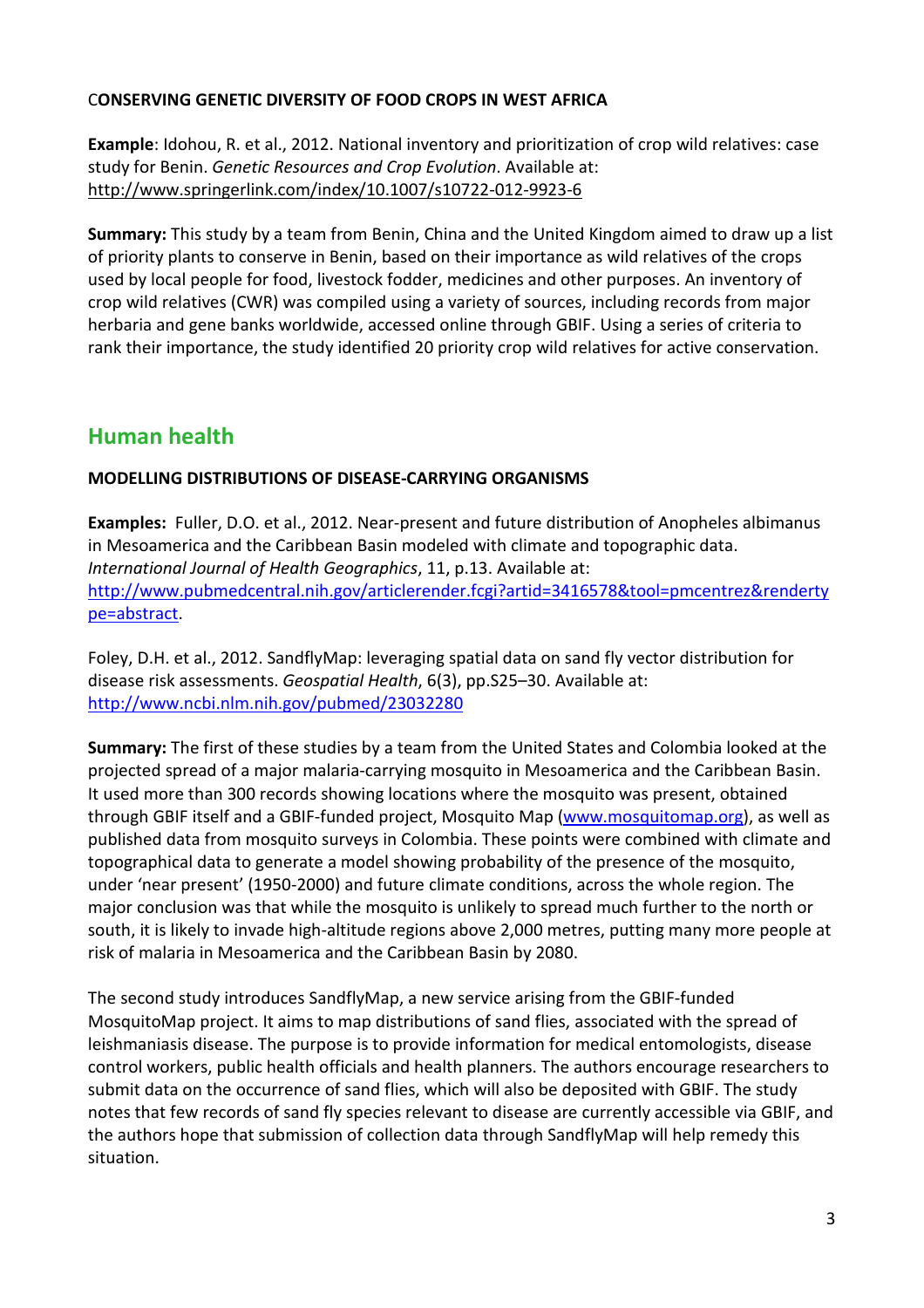# **Research citing GBIF as a source of data, Oct-Nov 2012**

# **Grouped by relevance to Aichi Biodiversity Targets**

#### **Strategic Goal B – Reduce direct pressures and promote sustainable use**

#### *Target 5. Reducing loss of natural habitats, degradation and fragmentation*

Habel, J.C. et al., 2012. A Forest Butterfly in Sahara Desert Oases: Isolation Does Not Matter. The Journal of heredity, online, pp.1-14. Available at[: http://www.ncbi.nlm.nih.gov/pubmed/2313290](http://www.ncbi.nlm.nih.gov/pubmed/2313290)

#### *Target 9. Invasive alien species*

Bourdôt, G.W. et al., 2010. The potential global distribution of the invasive weed Nassella neesiana under current and future climates. *Biological Invasions*, 14(8), pp.1545–1556. Available at: <http://www.springerlink.com/index/10.1007/s10530-010-9905-6>

Evangelista, P. et al., 2012. *Mapping Habitat and Potential Distributions of Invasive Plant Species on USFWS National Wildlife Refuges*, Available at: [http://ibis](http://ibis-live.nrel.colostate.edu/WebContent/WS/ColoradoView/images/Colorado%20Data%20Page/USFWS_Refuge_Report_Evangelista_et_al.pdf)[live.nrel.colostate.edu/WebContent/WS/ColoradoView/images/Colorado Data](http://ibis-live.nrel.colostate.edu/WebContent/WS/ColoradoView/images/Colorado%20Data%20Page/USFWS_Refuge_Report_Evangelista_et_al.pdf)  Page/USFWS Refuge Report Evangelista et al.pdf

Follak, S. & Essl, F., 2012. Spread dynamics and agricultural impact of Sorghum halepense , an emerging invasive species in Central Europe. *Weed Research*, p.online. Available at: <http://doi.wiley.com/10.1111/j.1365-3180.2012.00952.x>

Gallagher, R.V. et al., 2012. The grass may not always be greener: projected reductions in climatic suitability for exotic grasses under future climates in Australia. *Biological Invasions*, online. Available at:<http://www.springerlink.com/index/10.1007/s10530-012-0342-6>

Iñiguez, C.A. & Morejón, F.J., 2012. Potential Distribution of the American Bullfrog (Lithobates Catesbeianus) in Ecuador. *South American Journal of Herpetology*, 7(2), pp.85–90. Available at: <http://www.bioone.org/doi/abs/10.2994/057.007.0211>

Jacquard, C. et al., 2012. Population structure of the melon fly, Bactrocera cucurbitae, in Reunion Island. *Biological Invasions*. Available at: [http://www.springerlink.com/index/10.1007/s10530-](http://www.springerlink.com/index/10.1007/s10530-012-0324-8) [012-0324-8](http://www.springerlink.com/index/10.1007/s10530-012-0324-8)

Lemke, D., 2012. *Alien plants and their invasion of the forested landscape of the southeastern United States*. Canterbury University. Available at: <http://ir.canterbury.ac.nz/bitstream/10092/7107/1/lemkethesisfinal230912.pdf>

Leuthardt, F.L.G. & Baur, B., 2012. Oviposition preference and larval development of the invasive moth Cydalima perspectalis on five European box-tree varieties. *Journal of Applied Entomology*, online. Available at:<http://doi.wiley.com/10.1111/jen.12013>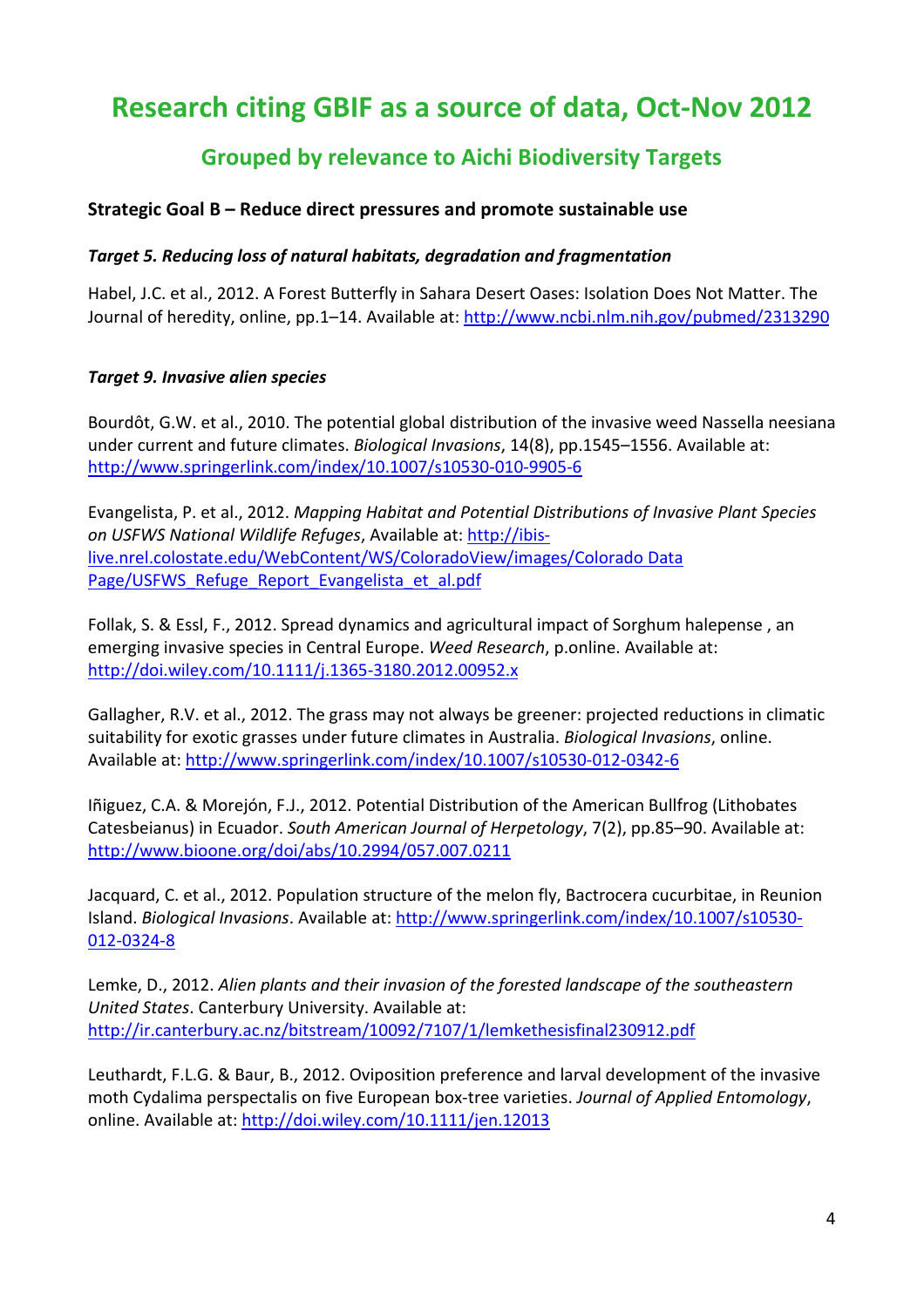Lu-Irving, P. & Olmstead, R.G., 2012. Investigating the evolution of Lantaneae (Verbenaceae) using multiple loci. *Botanical Journal of the Linnean Society*, online. Available at: http://doi.wiley.com/10.1111/j.1095-8339.2012.01305.x

Petersen, M.J., 2012. Evidence of a climatic niche shift following North American introductions of two crane flies (Diptera; genus Tipula). *Biological Invasions*, online. Available at: <http://www.springerlink.com/index/10.1007/s10530-012-0337-3>

Porretta, D. et al., 2012. Glacial History of a Modern Invader: Phylogeography and Species Distribution Modelling of the Asian Tiger Mosquito Aedes albopictus L. A. Moreira, ed. *PLoS ONE*, 7(9), p.e44515. Available at:<http://dx.plos.org/10.1371/journal.pone.0044515>

Shaik, R.S. et al., 2012. Identification of the invasive weeds, camel melon, prickly paddy melon and colocynth in Australia — a morphological and molecular approach. In *Eighteenth Australasian Weeds Conference*. pp. 73–77. Available at: <http://www.caws.org.au/awc/2012/awc201210731.pdf>

Sheppard, C.S., 2012. Potential spread of recently naturalised plants in New Zealand under climate change. *Climatic Change*, online. Available at: <http://www.springerlink.com/index/10.1007/s10584-012-0605-3>

Steffek, R. et al., 2012. Distribution of "Candidatus Phytoplasma prunorum" and its vector Cacopsylla pruni in European fruit-growing areas: a review. *EPPO Bulletin*, 42(2), pp.191–202. Available at: http://doi.wiley.com/10.1111/epp.2567

Taylor, S., Kumar, L. & Reid, N., 2012. Impacts of climate change and land-use on the potential distribution of an invasive weed: a case study of Lantana camara in Australia. *Weed Research*, online. Available at:<http://doi.wiley.com/10.1111/j.1365-3180.2012.00930.x>

## *Target 10. Climate change impacts*

Pomati, F. et al., 2012. Effects of re-oligotrophication and climate warming on plankton richness and community stability in a deep mesotrophic lake. *Oikos*, 121(8), pp.1317–1327. Available at: <http://doi.wiley.com/10.1111/j.1600-0706.2011.20055.x>

Ralston, J. & Kirchman, J.J., 2012. Predicted range shifts in North American boreal forest birds and the effect of climate change on genetic diversity in blackpoll warblers (Setophaga striata). *Conservation Genetics*, online. Available at: [http://www.springerlink.com/index/10.1007/s10592-](http://www.springerlink.com/index/10.1007/s10592-012-0418-y) [012-0418-y](http://www.springerlink.com/index/10.1007/s10592-012-0418-y)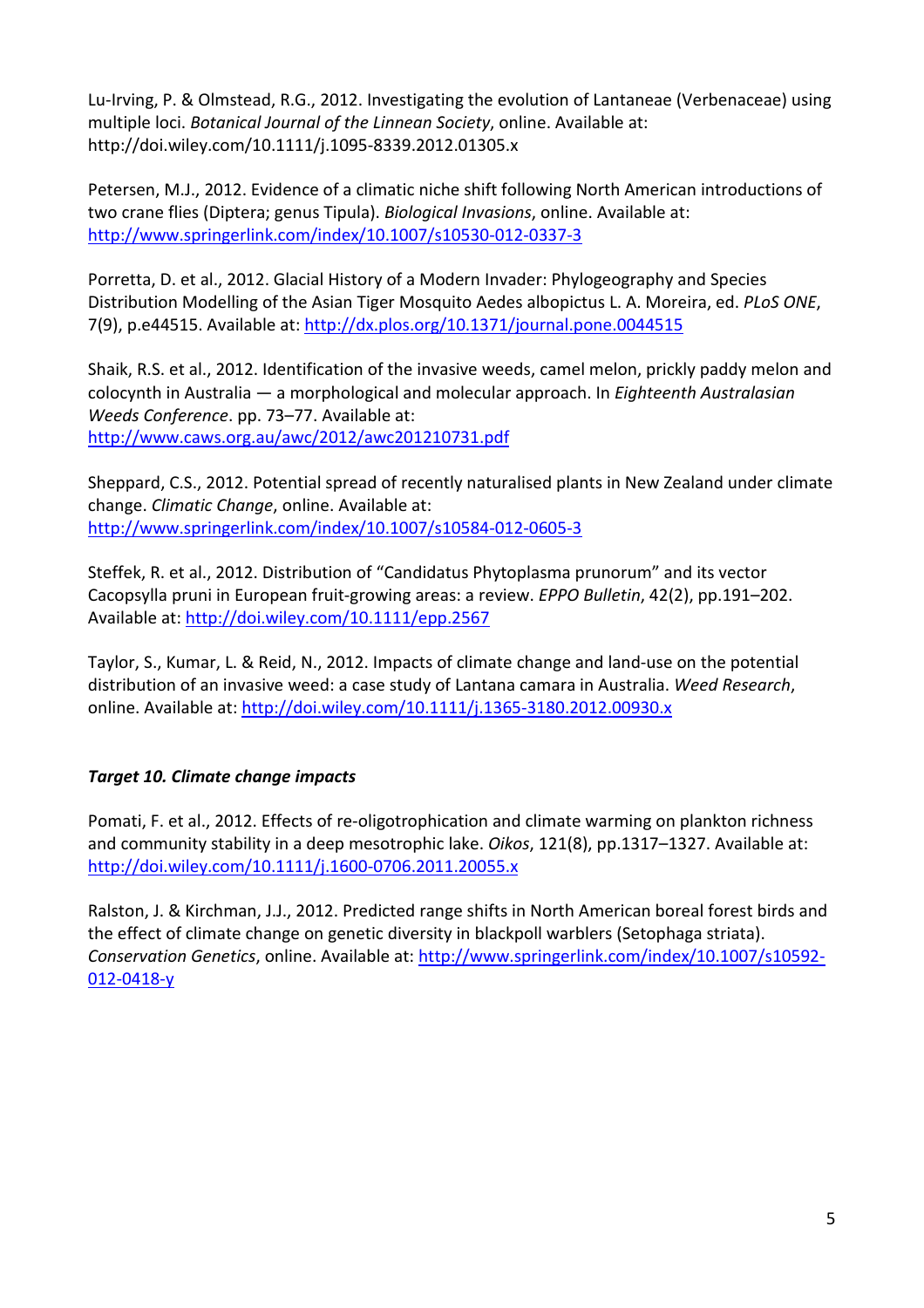## **Strategic Goal C: Improve status of biodiversity by safeguarding ecosystems, species and genetic diversity**

### *Target 11: Improve coverage and management of protected areas*

Otegui, J., Villarroya, A. & Ariño, A.H., 2012. Protected areas in the Spanish Pyrenees: A meaningful way to preserve biodiversity? *Environmental Engineering and Management Journal*, 11(6), pp.1133–1140. Available at[: http://omicron.ch.tuiasi.ro/EEMJ/](http://omicron.ch.tuiasi.ro/EEMJ/)

#### *Target 13. Preserving genetic diversity, including that of culturally-valuable species*

Fresnedo-Ramírez, J. & Orozco-Ramírez, Q., 2012. Diversity and distribution of genus Jatropha in Mexico. *Genetic Resources and Crop Evolution*, (1979). Available at: <http://www.springerlink.com/index/10.1007/s10722-012-9906-7>

Thomas, E. et al., 2012. Present Spatial Diversity Patterns of Theobroma cacao L. in the Neotropics Reflect Genetic Differentiation in Pleistocene Refugia Followed by Human-Influenced Dispersal D. Q. Fuller, ed. *PLoS ONE*, 7(10), p.e47676. Available at: <http://dx.plos.org/10.1371/journal.pone.0047676>

#### *Target 19. Improve the science base*

Amboni, M.P.M. & Laffan, S.W., 2012. The effect of species geographical distribution estimation methods on richness and phylogenetic diversity estimates. *International Journal of Geographical Information Science*, online(November 2012). Available at: <http://www.tandfonline.com/doi/abs/10.1080/13658816.2012.717627>

Ariño, A.H. et al., 2012. Primary Biodiversity Data Records in the Pyrenees. *Environmental Engineering and Management Journal*, 11(6), pp.1059–1075. Available at: <http://omicron.ch.tuiasi.ro/EEMJ/>

Arrigo, N. et al., 2012. Quantitative visualization of biological data in Google Earth using R2G2, an R CRAN package. *Molecular Ecology Resources*, online. Available at: <http://doi.wiley.com/10.1111/1755-0998.12012>

Biswas, S. et al., 2012. New Records Of Four Reef-Associated Fishes From East Coast Of India. *Acta Ichthyologica Et Piscatoria*, 42, pp.253–258. Available at: [http://www.aiep.pl/volumes/2010/3\\_3/pdf/10\\_1230\\_F1.pdf](http://www.aiep.pl/volumes/2010/3_3/pdf/10_1230_F1.pdf)

Bracho-Nunez, A. et al., 2012. Leaf level emissions of volatile organic compounds (VOC) from some Amazonian and Mediterranean plants. *Biogeosciences Discussions*, 9(11), pp.15279–15328. Available at:<http://www.biogeosciences-discuss.net/9/15279/2012/>

Braithwaite, M. & Walker, K., 2012. *50 Years of Mapping the British and Irish Flora 1962-2012*, London. Available at:<http://archive.bsbi.org.uk/ConferenceRep2012.pdf>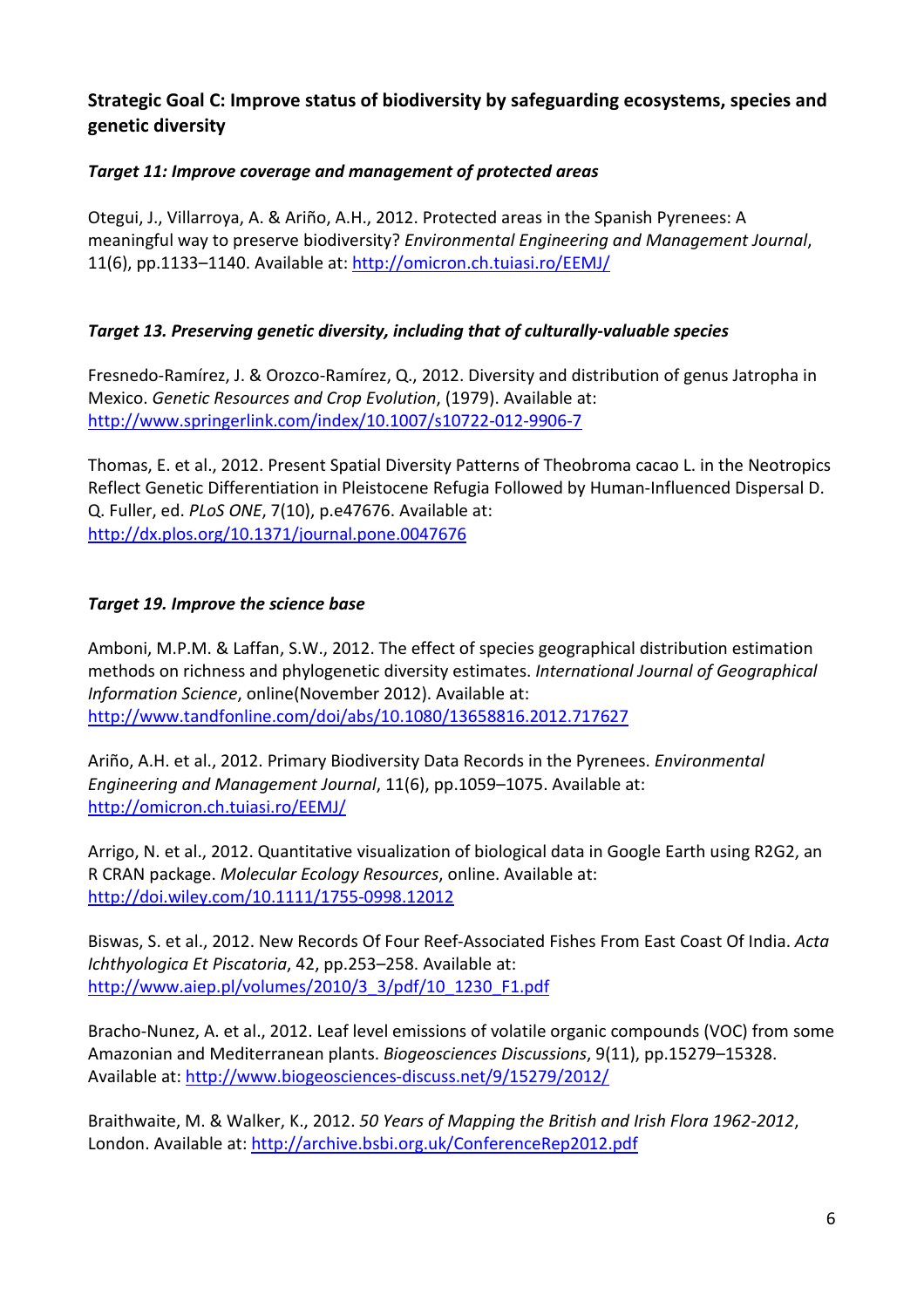Bystriakova, N. et al., 2012. Sampling bias in geographic and environmental space and its effect on the predictive power of species distribution models. *Systematics and Biodiversity*, 10(3), pp.305– 315. Available at:<http://www.tandfonline.com/doi/abs/10.1080/14772000.2012.705357>

Cardiel, J.M. & Muñoz, P., 2012. Synopsis of Acalypha (Euphorbiaceae) of continental Ecuador. *PhytoKeys*, 17, pp.1–17. Available at:

[http://www.pensoft.net/journals/phytokeys/article/3190/abstract/synopsis-of-acalypha](http://www.pensoft.net/journals/phytokeys/article/3190/abstract/synopsis-of-acalypha-euphorbiaceae-of-continental-ecuador)[euphorbiaceae-of-continental-ecuador](http://www.pensoft.net/journals/phytokeys/article/3190/abstract/synopsis-of-acalypha-euphorbiaceae-of-continental-ecuador)

Chen, D. et al., 2012. Phylogeography of Quercus variabilis Based on Chloroplast DNA Sequence in East Asia: Multiple Glacial Refugia and Mainland-Migrated Island Populations. *PloS one*, 7(10), p.e47268. Available at:

[http://www.pubmedcentral.nih.gov/articlerender.fcgi?artid=3480369&tool=pmcentrez&renderty](http://www.pubmedcentral.nih.gov/articlerender.fcgi?artid=3480369&tool=pmcentrez&rendertype=abstract) [pe=abstract](http://www.pubmedcentral.nih.gov/articlerender.fcgi?artid=3480369&tool=pmcentrez&rendertype=abstract)

Cires, E. et al., 2012. Unravelling the evolutionary history of the polyploid complex Ranunculus parnassiifolius (Ranunculaceae). *Biological Journal of the Linnean Society*, 107(3), pp.477–493. Available at:<http://doi.wiley.com/10.1111/j.1095-8312.2012.01968.x>

Collevatti, R.G. et al., 2012. A coupled phylogeographical and species distribution modelling approach recovers the demographical history of a Neotropical seasonally dry forest tree species. *Molecular Ecology*, online. Available at:<http://www.ncbi.nlm.nih.gov/pubmed/23094833>

Convertino, M. et al., 2012. Inferring Species Richness and Turnover by Statistical Multiresolution Texture Analysis of Satellite Imagery K. P. Van Niel, ed. *PLoS ONE*, 7(10), p.e46616. Available at: <http://dx.plos.org/10.1371/journal.pone.0046616>

Cooper, E.M. et al., 2012. Biogeographical patterns of variation in Western European populations of the great green bush-cricket (Tettigonia viridissima; Orthoptera Tettigoniidae). *Journal of Insect Conservation*. Available at:<http://www.springerlink.com/index/10.1007/s10841-012-9525-9>

Dambach, J. et al., 2012. Effects of Late-Cenozoic Glaciation on Habitat Availability in Antarctic Benthic Shrimps (Crustacea: Decapoda: Caridea). *PloS one*, 7(9), p.e46283. Available at: <http://www.ncbi.nlm.nih.gov/pubmed/23029463>

González-Salazar, C. & Stephens, C.R., 2012. Constructing Ecological Networks: A Tool to Infer Risk of Transmission and Dispersal of Leishmaniasis. *Zoonoses and Public Health*, 59, pp.179–193. Available at:<http://doi.wiley.com/10.1111/j.1863-2378.2012.01479.x>

Greve, M. et al., 2012. Continental-scale variability in browser diversity is a major driver of diversity patterns in acacias across Africa. *Journal of Ecology*, 100, pp.1093–1104. Available at: <http://onlinelibrary.wiley.com/doi/10.1111/j.1365-2745.2012.01994.x/abstract>

Güntsch, A. et al., 2012. Efficient rescue of threatened biodiversity data using reBiND workflows. *Plant Biosystems - An International Journal Dealing with all Aspects of Plant Biology*, 146(4), pp.752–755. Available at:<http://www.tandfonline.com/doi/abs/10.1080/11263504.2012.740086>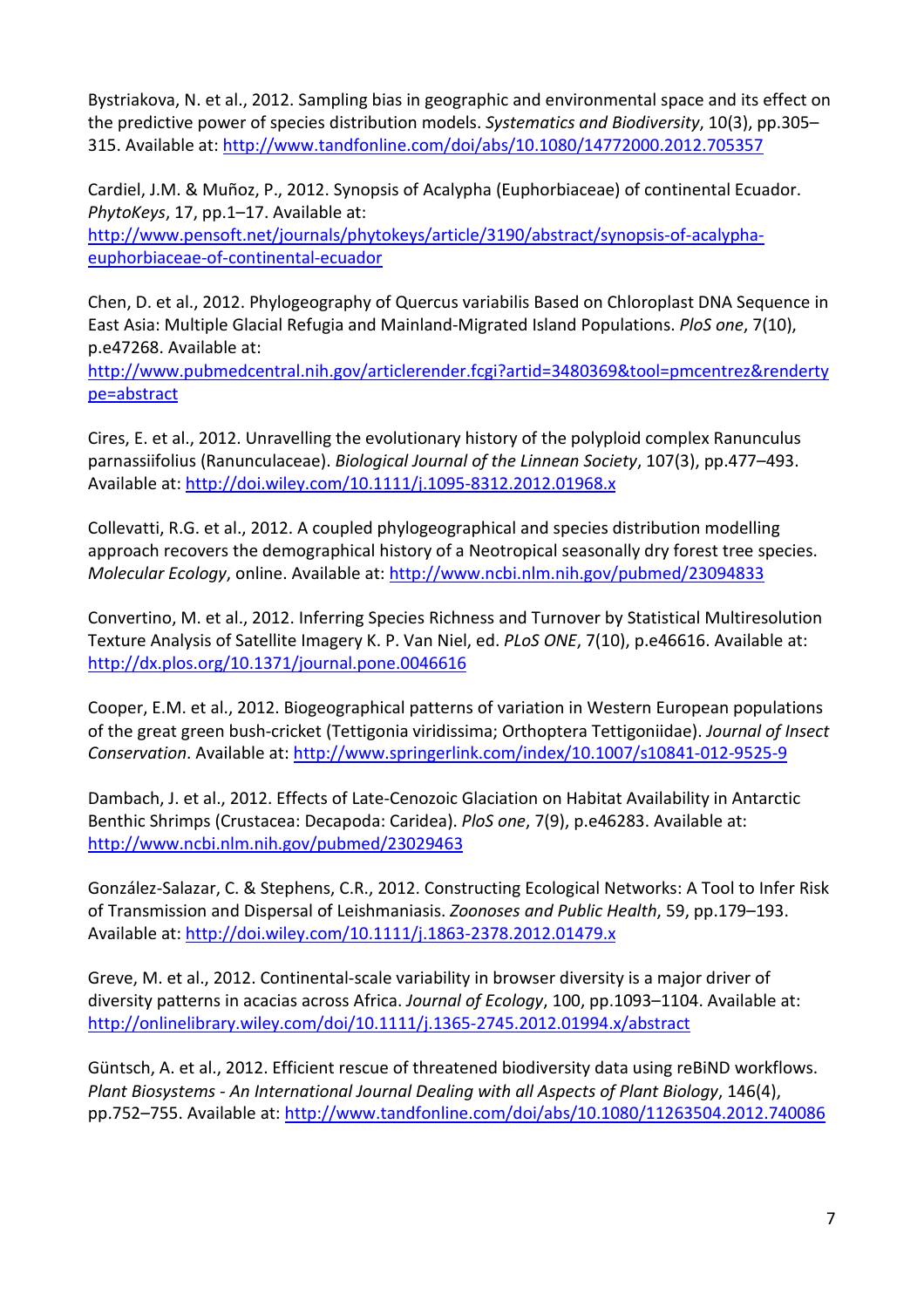Henk, D.A. et al., 2012. Clonality Despite Sex: The Evolution of Host-Associated Sexual Neighborhoods in the Pathogenic Fungus Penicillium marneffei B. A. McDonald, ed. *PLoS Pathogens*, 8(10), p.e1002851. Available at:<http://dx.plos.org/10.1371/journal.ppat.1002851>

Herrera, S., Shank, T.M. & Sánchez, J. a, 2012. Spatial and temporal patterns of genetic variation in the widespread antitropical deep-sea coral Paragorgia arborea. *Molecular Ecology*, online. Available at:<http://www.ncbi.nlm.nih.gov/pubmed/23094936>

Keppel, E., Sigovini, M. & Tagliapietra, D., 2012. A new geographical record of Polycera hedgpethi Er. Marcus, 1964 (Nudibranchia: Polyceridae) and evidence of its established presence in the Mediterranean Sea, with a review of its geographical distribution. *Marine Biology Research*, 8(10), pp.969–981. Available at:<http://www.tandfonline.com/doi/abs/10.1080/17451000.2012.706306>

Kloppmann, M.H.F. & Thiel, R., 2012. First record of the warty oreo, Allocyttus verrucosus (Gilchrist, 1906), in Greenland waters. *Journal of Applied Ichthyology*, online. Available at: <http://doi.wiley.com/10.1111/jai.12024>

Lait, L.A. et al., 2012. The post-Pleistocene population genetic structure of a western North American passerine: the chestnut-backed chickadee Poecile rufescens. *Journal of Avian Biology*, (July), p.no–no. Available at:<http://doi.wiley.com/10.1111/j.1600-048X.2012.05761.x>

Lakušić, D. et al., 2012. Distribution of Lunaria telekiana (Brassicaceae), a poorly known species of European concern. *Botanica Serbica*, 36(2), pp.139–144. Available at: [http://botanicaserbica.bio.bg.ac.rs/arhiva/pdf/2012\\_36\\_2\\_569\\_full.pdf](http://botanicaserbica.bio.bg.ac.rs/arhiva/pdf/2012_36_2_569_full.pdf)

Martinez-Meyer, E. et al., 2012. Ecological niche structure and rangewide abundance patterns of species. *Biology Letters*, online. Available at: <http://rsbl.royalsocietypublishing.org/cgi/doi/10.1098/rsbl.2012.0637>

Menon, S. et al., 2012. Rhododendron Species in the Indian Eastern Himalayas : New Approaches to Understanding Rare Plant Species. *Journal American Rhododendron Society*. Available at: [http://www.nerist.ac.in/department/forestry/faculty/khan/PDFs/Journals/Rhod\\_nicheModelling.](http://www.nerist.ac.in/department/forestry/faculty/khan/PDFs/Journals/Rhod_nicheModelling.pdf) [pdf](http://www.nerist.ac.in/department/forestry/faculty/khan/PDFs/Journals/Rhod_nicheModelling.pdf)

Mimura, M. et al., 2012. Colonization of vegetation-rich moraines and inference of multiple sources of colonization in the High Arctic for Salix arctica. *Conservation Genetics*. Available at: <http://www.springerlink.com/index/10.1007/s10592-012-0413-3>

Mueller, E.K. et al., 2012. Potential ecological distribution of Cytauxzoon felis in domestic cats in Oklahoma, Missouri, and Arkansas. *Veterinary Parasitology*, p.online. Available at: <http://linkinghub.elsevier.com/retrieve/pii/S0304401712005559>

Nemitz, D. et al., 2012. Mining the Himalayan Uplands Plant Database for a Conservation Baseline Using the Public GMBA Webportal. In F. Huettmann, ed. *Protection of the Three Poles*. Tokyo: Springer Japan, pp. 135-158. Available at: [http://www.springerlink.com/index/10.1007/978-4-](http://www.springerlink.com/index/10.1007/978-4-431-54006-9) [431-54006-9](http://www.springerlink.com/index/10.1007/978-4-431-54006-9)